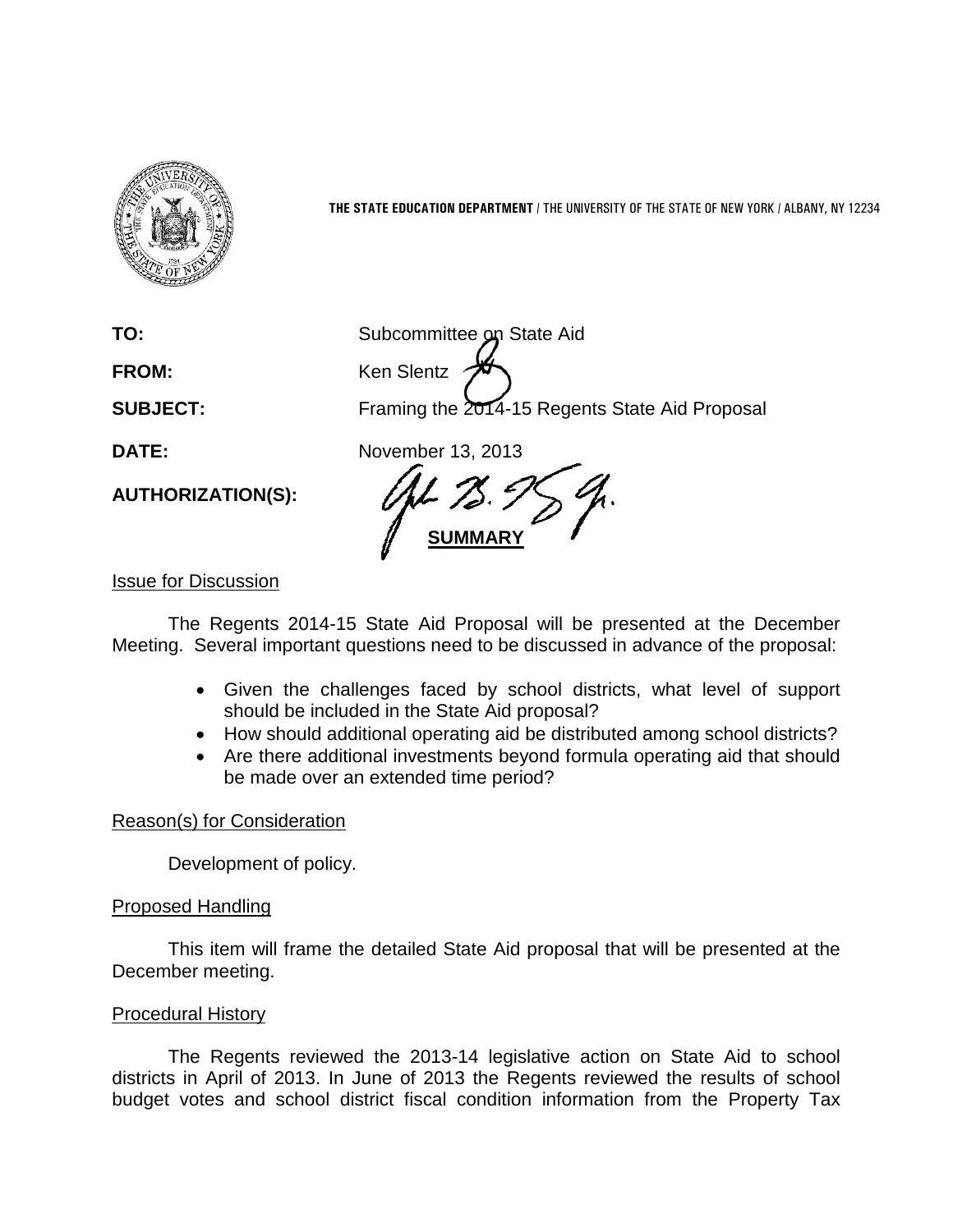Report Card. In the September meeting, the Regents considered the principles of State Aid and opportunities for strategic investments to support college and career readiness. In October the Regents sponsored a School Finance Symposium titled *Focusing on Strategic Priorities: Allocating Resources for Improved Student Achievement* with a statewide representation of educators, researchers, policymakers, and other school finance stakeholders. The Education Finance Advisory Group, which represents statewide membership organizations and other school aid stakeholders, will meet on the afternoon of November 19. The 2014-15 State Aid Proposal will be presented to the Regents for approval at the December meeting. The Governor will submit his Executive budget recommendation in January and the Legislature will work to enact a budget by April 1.

#### Background Information

Each year the Board of Regents through its Subcommittee on State Aid develops a proposal on State Aid to support public education. The Regents advocate for its enactment to educators and policy makers.

Attachment 1 describes investment options for the 2014-15 Regents State Aid Proposal.

#### Timetable for Implementation

This discussion will help identify areas of interest to the Regents and give direction for additional work related to the State Aid Proposal.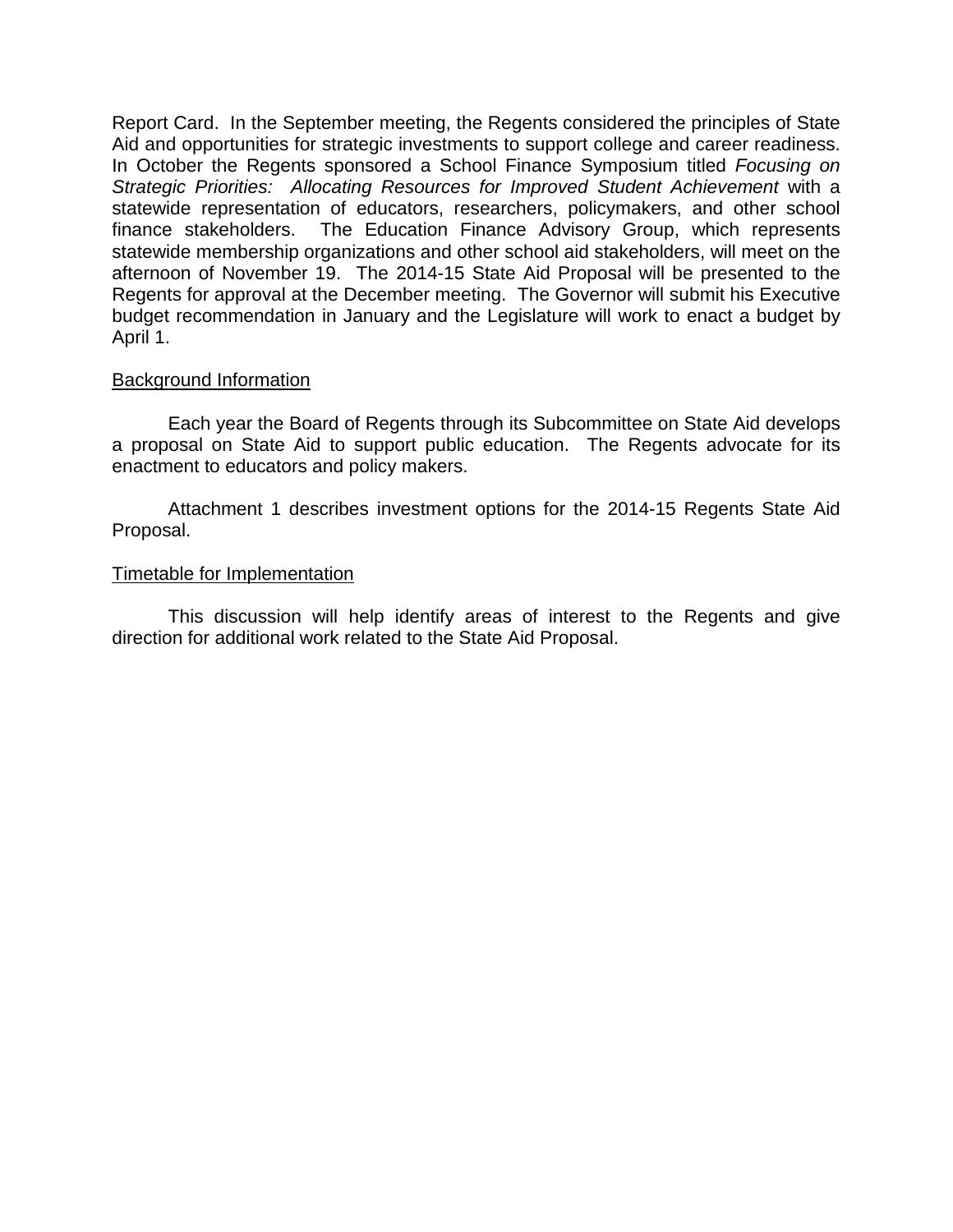# **Options for structuring the 2014-15 State Aid proposal**

The 2014-15 Regents State Aid proposal will be introduced during a period of transition for the State's education finance system. The 2013-14 Enacted Budget State Aid was impacted by a number of factors and ultimately showed a willingness to increase State Aid above the levels of the personal income cap. Even with this increase, a \$1.6 billion Gap Elimination Adjustment (GEA) reduction remains. Other considerations include the balance between expanding prekindergarten opportunities and funding the existing K-12 systems and encouraging regionalization and greater efficiency and effectiveness.

## **2013-14 Recap**

The 2013-14 Enacted Budget included a \$942 million increase in General Support for Public Schools (GSPS) funding, an additional \$50 million in Performance Improvement and Management Efficiency Grants, and \$75 million in Education Commission initiative grants for a total increase of \$1.067 billion.

| Increase                                  | Dollars (in millions) | Percent |
|-------------------------------------------|-----------------------|---------|
| <b>General Support For Public Schools</b> | \$942                 | 4.7%    |
| (GSPS)                                    |                       |         |
| <b>GSPS and Management Efficiency</b>     | \$992                 | 4.9%    |
| GSPS, Management Efficiency, and          | \$1,067               | 5.3%    |
| <b>Commission Grants</b>                  |                       |         |

The Enacted Budget exceeded the 3 percent personal income cap by \$381 million.

## **2014-15 Options**

## *GSPS funding*

As the Board considers its recommendations for 2014-15 State Aid, there are several options for the rate of growth in formula-based state aid. The most recent Division of Budget financial plan update forecasted the personal income cap at 3.4 percent. The Bureau of Economic Analysis recently released final personal income numbers for the 2014-15 cap which yielded 3.1 percent. The 2013-14 formula-based increase was 4.7 percent.

|                  | 2014-15         | 2014-15       | 2013-14 GSPS | 2013-14 GSPS | 2013-14 GSPS, |
|------------------|-----------------|---------------|--------------|--------------|---------------|
|                  | Calculated      | Division of   |              | and          | Management,   |
|                  | Personal Income | <b>Budget</b> |              | Management   | Commission    |
|                  | Growth Index    | Forecast      |              | Efficiency   | Grants        |
| Percent Increase | 3.1%            | 3.4%          | 4.7%         | 4.9%         | 5.3%          |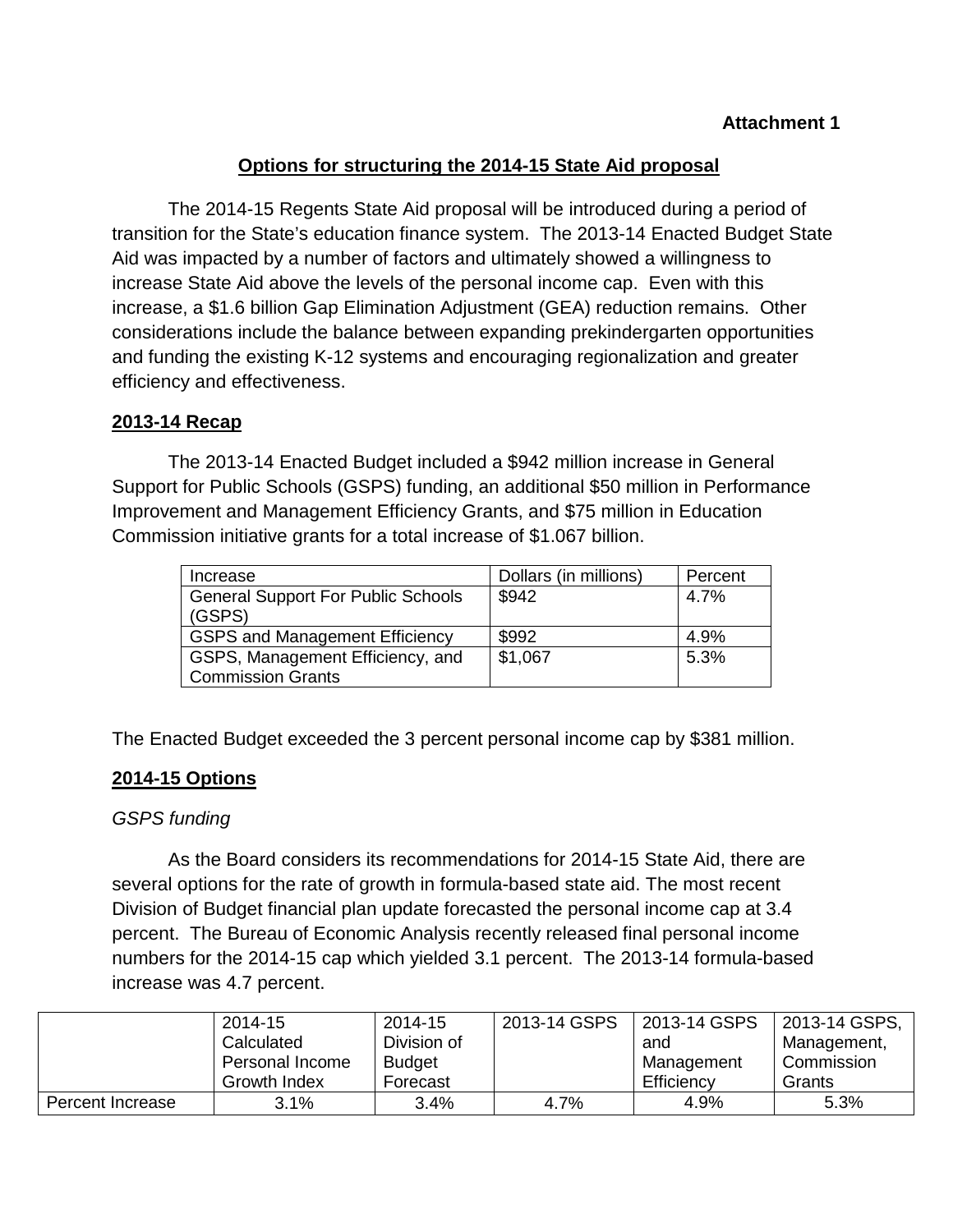# *Distribution Options*

For the last two years the Board of Regents has proposed distributing operating funds through Foundation Aid by reducing each district's Foundation Aid base by their remaining GEA and adding funds through the Foundation Aid formula. By contrast, the Executive and Legislative budgets have focused on adding operating funds through GEA restorations, with small, across the board Foundation Aid increases.

Option 1: Continue with the Board's past practice of recommending that the GEA and Foundation Aid be combined and that funds be added through the Foundation Aid formula.

#### Advantage:

• Maintains the commitment to the Foundation Aid formula, a transparent funding mechanism designed to distribute funds equitably.

#### Disadvantages:

- School administrators lose the ability to point to the GEA reduction in funding in their efforts to secure additional funds when it is combined in the Foundation Aid base.
- Districts that received larger GEA reductions (particularly low and average need districts) may prefer to see the GEA restored before adding funding to Foundation Aid.

Option 2: Distribute funds through a GEA restoration.

Advantage:

• Addresses the desire of some school administrators to continue to show the GEA reduction.

## Disadvantages:

- Past GEA restorations have included factors based on district need, so that the distribution of the remaining GEA is weighted toward low and average need districts. It may be difficult to get to a progressive distribution of resources using a GEA restoration without another funding mechanism.
- Past GEA restorations have been complicated and difficult to articulate.